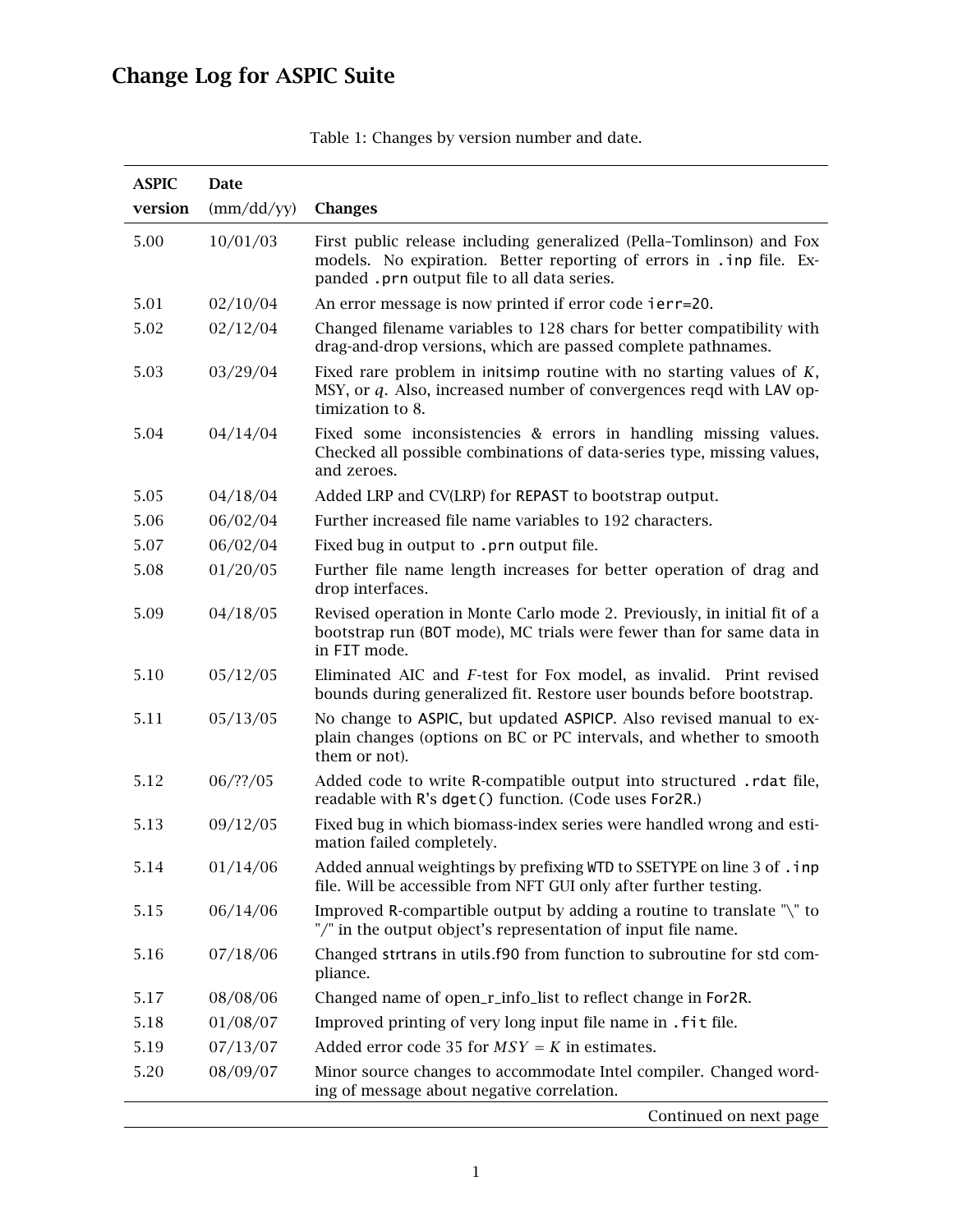| <b>Version</b> | <b>Date</b> | <b>Changes</b>                                                                                                                                                                                   |
|----------------|-------------|--------------------------------------------------------------------------------------------------------------------------------------------------------------------------------------------------|
| 5.21           | 09/23/07    | Increased max number of years to 250.                                                                                                                                                            |
| 5.22           | 10/03/07    | Fixed a format statement and record-length specifier for .bio file to<br>work with longer time series.                                                                                           |
| 5.23           | 10/10/07    | Reduced screen output during MC searches in an IRF mode run.                                                                                                                                     |
| 5.24           | 11/23/07    | Corrected "," instead of "." on line 73 of sample output file. Made<br>very minor changes to aspicloss.f90 to increase accuracy. Fixed bug<br>in ASPICP computation of 50% confidence intervals. |
| 5.30           | 07/04/08    | Moved release version to Intel compiler for better speed and new lan-<br>guage features.                                                                                                         |
| 5.31           | 07/14/08    | Turned off R file when not in FIT mode.                                                                                                                                                          |
| 5.32           | 01/13/09    | Fixed reversion in which . ini file was not read.                                                                                                                                                |
| 5.33           | 01/15/09    | Changed For2R to write pathname with "/", not "\", to make the com-<br>ment in the .rdat file usable as an R command.                                                                            |
| 5.34           | 03/30/09    | Allowed specification of user confidence interval in . inp file, and dis-<br>continued use of . ini file for any purpose.                                                                        |
| 5.35           | 04/01/09    | Improve computation of yield at $F_{\text{MSY}}$ in the post-terminal year. This is<br>now an exact computation for the Schaefer model.                                                          |
| 5.37           | 07/21/09    | Added a check for empty data series, which are not allowed. Minor bug<br>fix.                                                                                                                    |
| 5.38           | 12/18/09    | Revised . bio file output to work with ASPICP v.4. Better reporting of<br>$MSY = K$ during bootstraps.                                                                                           |
| 5.39           | 05/08/10    | No changes visible to user. Use Fortran 2003 command-line argument<br>routines.                                                                                                                  |
| 5.40           | 06/13/10    | Fixed bug in setting program guesses for $q$ when user guess is zero.                                                                                                                            |
| 5.41           | 11/29/10    | Changes in aspicbot. f90 to accommodate WTDSSE mode.                                                                                                                                             |
| 5.42           | 11/30/10    | Fixed bug in computing CIs on Y at $F_{\text{MSY}}$ in last year.                                                                                                                                |
| 5.43           | 04/16/11    | Changed internal representation of filenames to always use full paths.<br>This avoids problems in Windows 7.                                                                                     |
| 5.44           | 07/09/11    | Add $Y_{\text{MSY}}$ to R output object.                                                                                                                                                         |
| 5.45           | 08/10/11    | Preserve filename case. Move to Absoft compiler.                                                                                                                                                 |
| 5.46           | 09/08/11    | Improvements to R-compatible output.                                                                                                                                                             |
| 5.47           | 11/20/11    | New Quick Start Guide replaces Quick Reference. More sample files.                                                                                                                               |
| 5.48           | 11/30/11    | Make R output more complete. Revise nearness and contrast indices.                                                                                                                               |
| 5.49           | 12/12/11    | Add R-compatible output (. rdatb file) for BOT runs.                                                                                                                                             |
| 5.50           | 03/16/12    | Port to Absoft 11.5 compiler. Better windowed console.                                                                                                                                           |
| 5.51           | 05/08/13    | Check for ASPIC 7.x input file format & stop if found.                                                                                                                                           |
| 5.52           | 06/26/13    | Increase R output file precision.                                                                                                                                                                |
| 5.53           | 06/26/13    | Fix for above. Revise For2r to prevent bad formats.                                                                                                                                              |
| 5.54           | 06/27/13    | Fix For2r field width to fit negative numbers.                                                                                                                                                   |
| 5.55           | 06/27/13    | Add back text console versions.                                                                                                                                                                  |
| 5.56           | 01/23/14    | Negative verbosity prevents overwrite prompt.                                                                                                                                                    |
| 5.57           | 08/8/2014   | Change install directories for no collision with ASPIC 7.                                                                                                                                        |
|                |             | Continued on next page                                                                                                                                                                           |